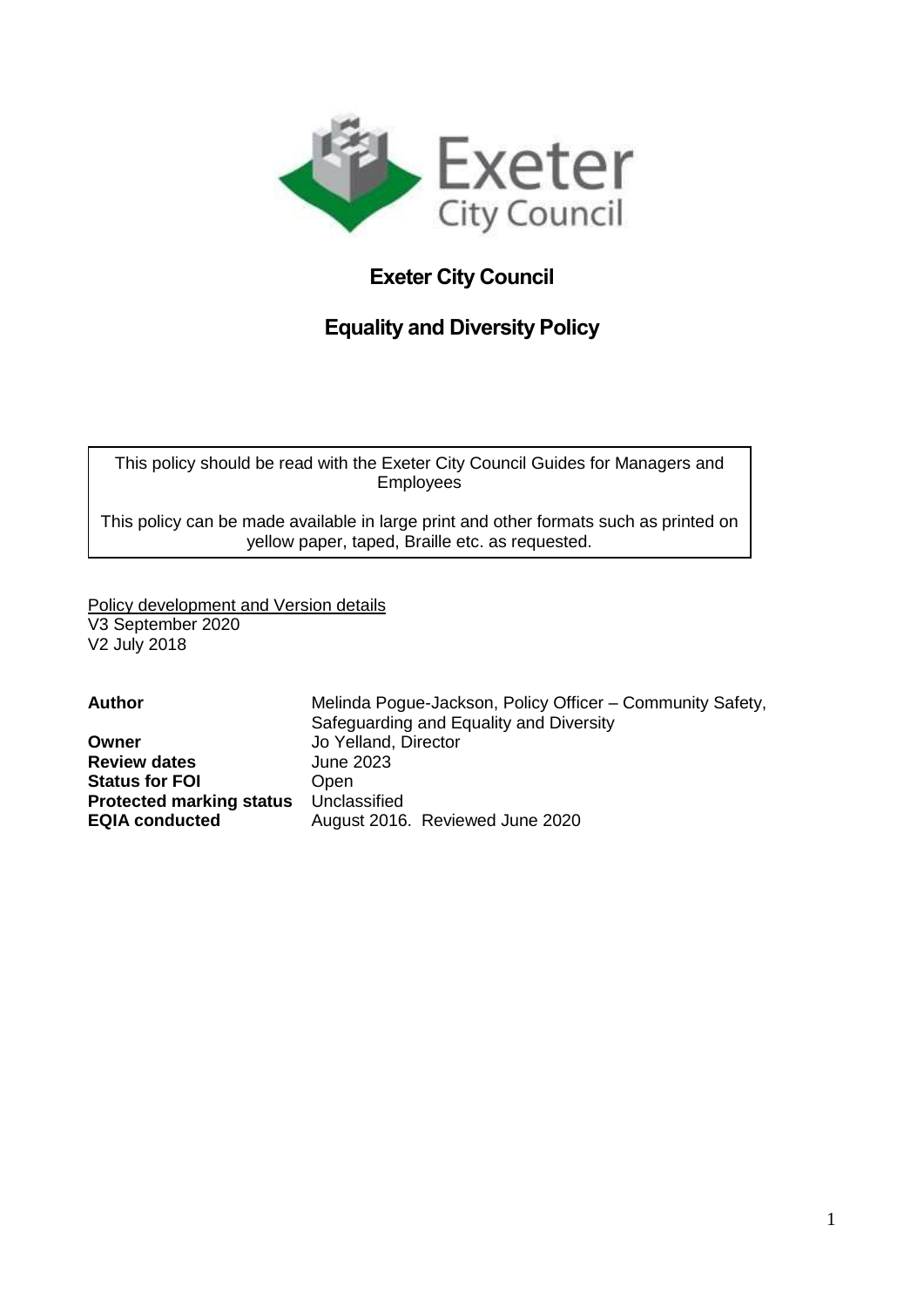# **1. Introduction**

Exeter City Council bases all of its work on the fundamental principles of the Universal Declaration of Human Rights 1948<sup>1</sup> and welcomes the diversity of the community living, working and learning in the city. As a service provider, community leader and employer the council is committed to being an exemplar in promoting equality and tackling social exclusion.

This document sets out our aims for the city and what we need to do to achieve those aims. It provides an overarching direction for our work and other policies and activities will be developed and reviewed to ensure that we can achieve our aims.

# **2. Devon Joint Declaration for Equality**

Exeter City Council is a signatory to the Devon Joint Declaration for Equality. This states that we will work to achieve:

- a city where people achieve their own potential and a good quality of life.
- a city where everyone can access our services, facilities or information.
- a city where there is public involvement and influence over decision making, planning, policy and service delivery.
- a city that is a strong, safe and inclusive community.
- a city where people have trust and confidence to report incidents of abuse or discrimination.
- a workforce, at all levels, that is supported and broadly reflects the diversity of the community.

# **3. How will we achieve this?**

# 3.1 As a provider of services

- 3.2 We will make our services easier to use and more accessible for everyone in Exeter. To do this we will:
	- make information about our services more widely available and more accessible
	- make our buildings more accessible to customers
	- make contacting the council easier and more accessible to all customers

# 3.3 As an employer

1

- 3.4 We believe that having a workforce that reflects the diversity of the local population that feels it is treated equally and fairly and has the opportunity to grow and develop at work will help us to provide the best possible service to the people of Exeter. Our aim is to be an equal opportunities employer. To do this we need to:
	- increase the degree by which workforce diversity reflects the local population
	- ensure all staff are paid equally for work of equal value
	- ensure that staff are treated fairly and have equal opportunities at work regardless of their background or status

<sup>1</sup> <http://www.un.org/en/universal-declaration-human-rights/>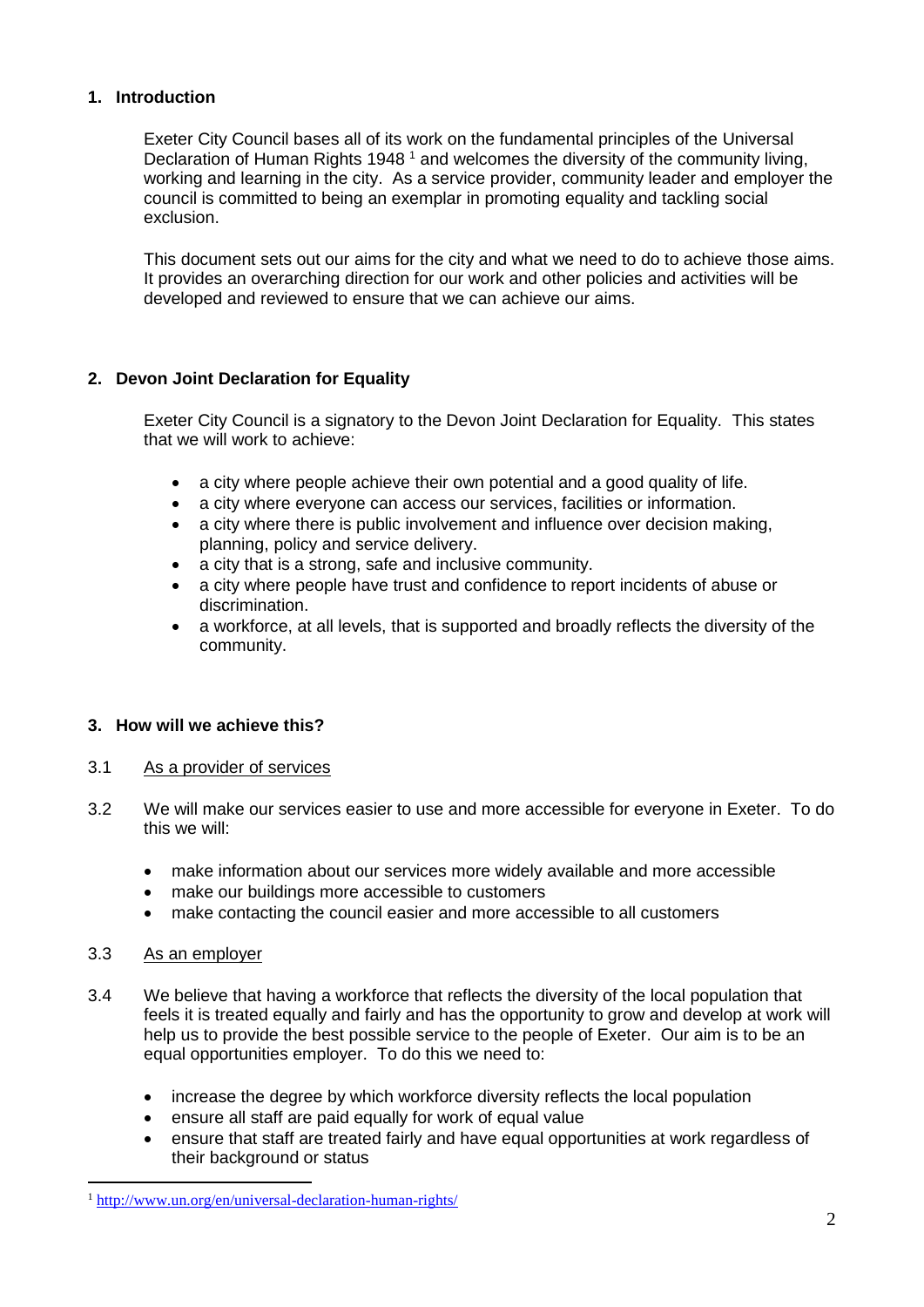- ensure that all staff can work in an environment and culture free from harassment, bullying and discrimination
- ensure that all staff have the skills and understanding they need to meet the diverse needs of a diverse population
- 3.5 When helping to build successful communities:
- 3.6 The council has an important role to play in helping to build and support successful cohesive communities that have an active role in shaping their services and local neighbourhoods. To do this we need to:
	- develop policies that promote community cohesion and resilience
	- increase the engagement of people from diverse communities with the council's decision making process
	- support services in the private and voluntary sector that meet the diverse needs of the community

# **4. Scope of the policy**

1

4.1 This policy is intended to reflect the impact of The Equality Act 2010. The act brings together and harmonises previous equality legislation covering service delivery and employment practice and introduces the Public Sector Equality Duty:

A public authority must, in the exercise of its functions, have due regard to the need to -

(a) **eliminate discrimination, harassment, victimisation and any other conduct that is prohibited** by or under this Act;

(b) **advance equality of opportunity** between persons who share a relevant protected characteristic and persons who do not share it;

(c) **foster good relations** between persons who share a relevant protected characteristic and persons who do not share it.

- 4.2 Due regard to the duty should occur when making decisions and in other day to day activities. The duty must be exercised in substance, with rigour, and with an open mind, and in such a way that it influences the final decision.
- 4.3 Case law states that a record of decision making is vital to demonstrate that thought has been given to the duty<sup>2</sup>.
- 4.4 The duty applies to nine 'protected characteristics': age, disability, sex, gender reassignment, marriage and civil partnership (in relation to point a. at work), pregnancy and maternity, race, religion and belief, sexual orientation.
- 4.5 The council extends this protection under the policy to socio economic background, class, caste, political or other opinion, national origin, locality, or association with these characteristics.

<sup>2</sup> [https://www.equalityhumanrights.com/en/publication-download/technical-guidance-public-sector-equality-duty](https://www.equalityhumanrights.com/en/publication-download/technical-guidance-public-sector-equality-duty-england)[england](https://www.equalityhumanrights.com/en/publication-download/technical-guidance-public-sector-equality-duty-england)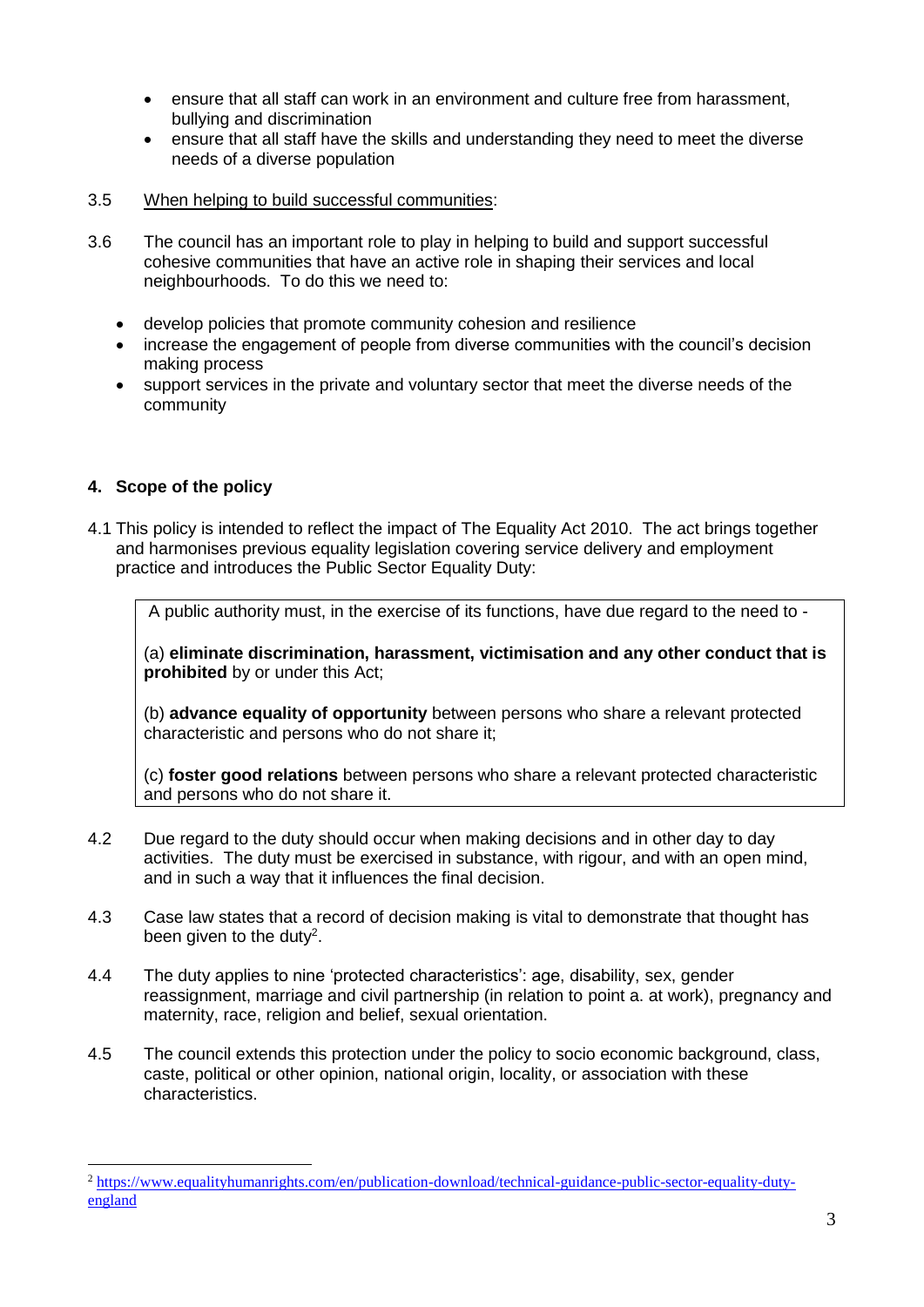- 4.6 Everyone who uses services, facilities and information provided by the council should be treated in line with this policy. This includes customers, members of the public, partners, contractors, employees, volunteers and elected members.
- 4.7 The Equality Act 2010 is built on the principles of the Human Rights Act. The council supports the purpose and articles of the Act and specifically Article 14 which provides that 'the rights and freedoms set forth in (the Human Rights Act) shall be secured without discrimination on any ground".

# **5. Our supporting policies, structures and processes**

- 5.1 The council has a number of supporting policies, structures and processes in place, in addition to this policy. These include:
	- an Equality Impact Assessment toolkit to analyse the effects our policies and services have on people
	- policies on recruitment and selection and learning and development opportunities for employees
	- policies and codes of conduct covering employee, member and customer behaviour
	- policy and procedures for reporting incidents of bullying, discrimination and Hate Crime
	- communication standards including policies and guidance for translations, interpreting and alternative formats, and use of Social Media
	- disability access improvement plans for buildings
	- procurement/commissioning standards and clauses
	- supporting guidance and information, including information about community needs, views and profiles although we are aware that we need to make improvements in this area
	- a member and officers who have designated responsibility for leading on equality, raising awareness and building capacity within the organisation
	- external consultation arrangements commissioned with voluntary and community sector organisations
	- partnership meetings such as the Community Safety Partnership which provide governance to how we work with other agencies on issues we cannot tackle in isolation
	- the Equality Framework for Local Government will be used as a framework to improve or maintain standards and be accountable to the people it serves. However we are not only driven by legislation - our policy and work programmes are also in response to local needs.

# **6. Responsibilities**

# 6.1 **Ultimate responsibility**

The ultimate responsibility for the provision of equal opportunities lies with the council. The Public Sector Equality Duty cannot be delegated. This means that the duty will always remain the responsibility of the organisation subject to the duty, in this case Exeter City Council. In practice, this may mean that the council will need to ask suppliers to take certain steps (such as monitoring service users), in order to enable the public authority to meet their continuing legal obligation to comply with the Public Sector Equality Duty.

# 6.2 **Individual responsibility**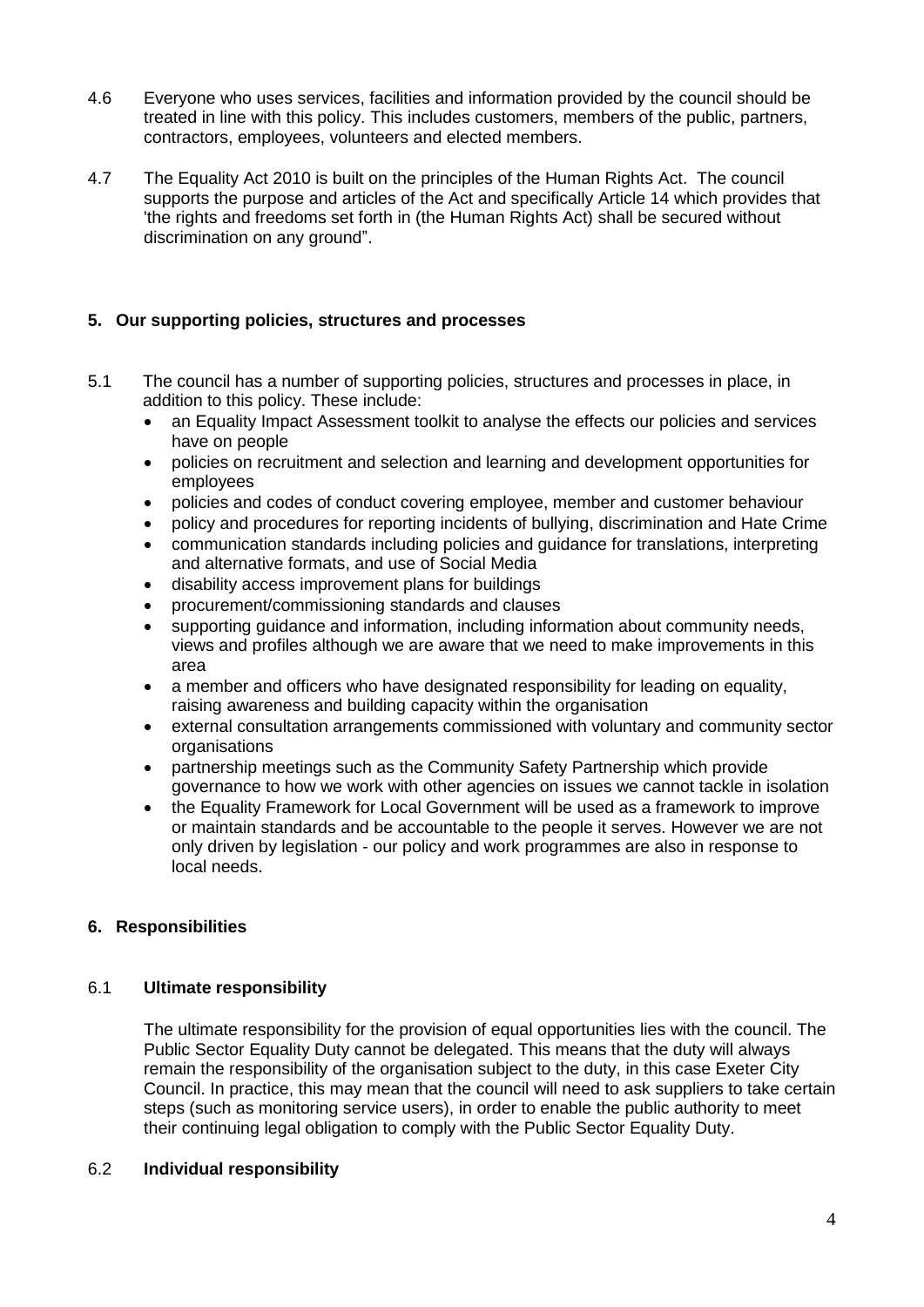# 6.3 Members

Each Exeter City Councillor has the personal responsibility to comply with the policy. The Portfolio Holder for Communities and Culture has lead responsibility for equality in service delivery supported by the Member Champion for Equality and Diversity. The Leader of the Council has responsibility for equality in employment.

#### 6.4 Officers

#### 6.5 Strategic Management Board

The Chief Executive and Growth Director has been delegated overall responsibility for ensuring that this policy and the processes underpinning it are developed, implemented effectively, monitored and updated.

The Strategic Management Board is required to ensure good governance of the organisation and has overall responsibility to make sure this policy is consistently applied and taken into account when setting strategic direction and reviewing performance.

The Director Transformation has the strategic lead for equality and diversity and the implementation of this policy.

Individual directors are responsible for checking that reports to committee include Equality Impact Assessments where necessary.

- 6.6 Service Leads and Corporate Managers (Tier 3 Managers) are required to:
	- manage equality within their services
	- ensure that equality is clearly incorporated in to policy, design and delivery of services and functions, where relevant and that Equality Impact Assessments are carried out where appropriate.
	- ensure that all employees within their services are aware of the policy and have received training in the implementation of the policy
	- ensure that all employees within their services who are involved in recruitment and selection have received training on equal opportunities
- 6.7 Employees in general are required to:
	- ensure they understand and comply with the letter and spirit of the policy
	- actively participate in measures introduced by the council to promote equality and diversity and ensure that there is no discrimination
	- report to management any discriminatory practices or behaviours
	- support the proper investigation of complaints.

Employees and others working on behalf of an employer can be held personally liable for acts of unlawful discrimination where an employer has taken all reasonable steps to prevent such an act.

- 6.8 Human Resources are required to:
	- ensure that the council's recruitment, training and development and other working practices and procedures are non-discriminatory and promote equality of opportunity
	- carry out corporate monitoring of employment policies and practices and publish results annually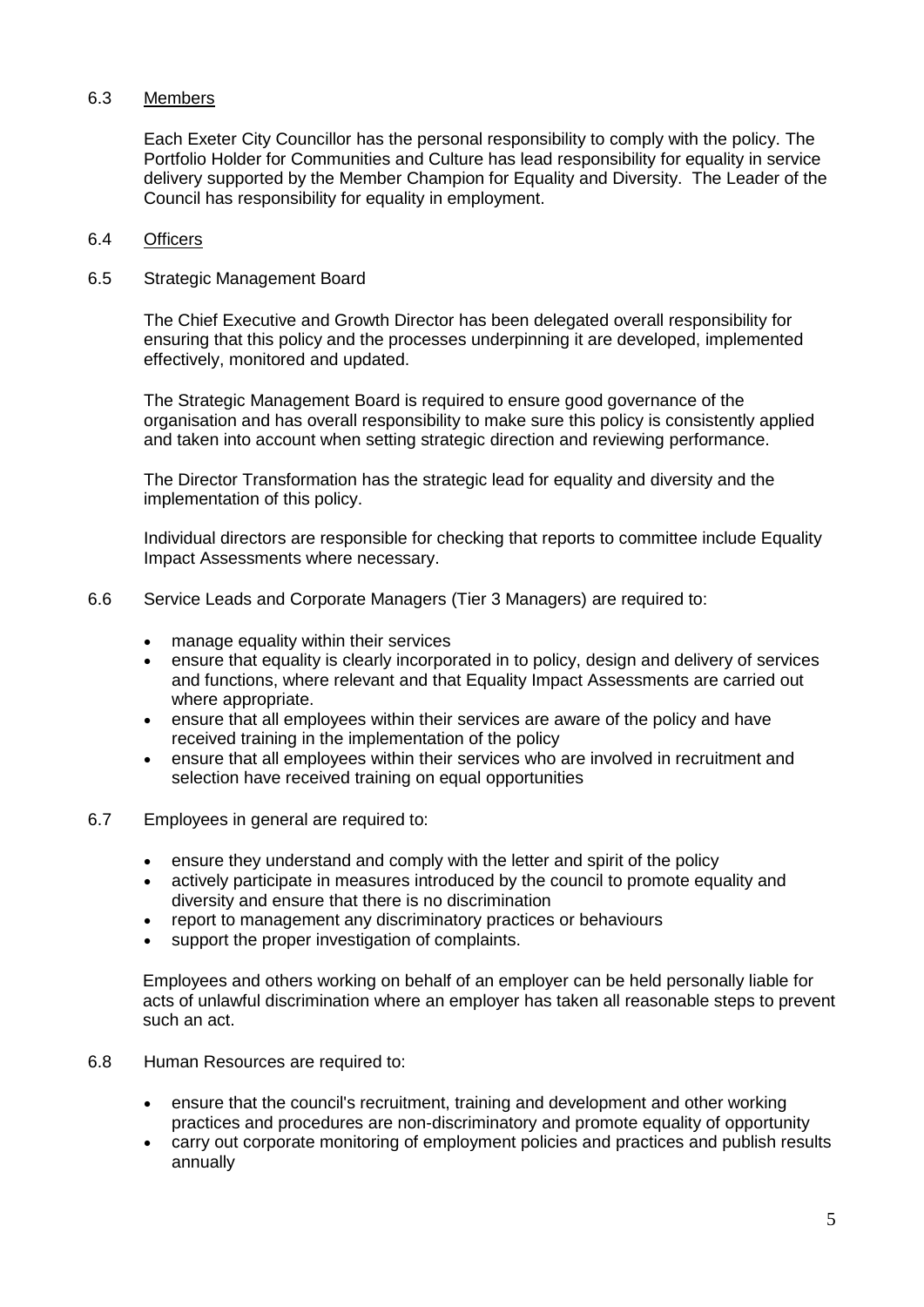- ensure that managers and members are aware of the content of the policy relating to employment matters and the legislative framework underpinning it
- 6.9 Trade Unions are encouraged to:
	- work with management in monitoring equality and diversity
	- ensure that their elected officials are conversant with the council's policy and its application
- 6.10 Contractors, suppliers and consultants

A requirement to comply with equality legislation will be included in all contracts, service level/delivery agreements and licences. Failure to comply may lead to the termination of contracts. Organisations doing business with us are welcome to adopt our equality policy for their own use.

# **7. Actions to ensure the council meets its duties**

#### 7.1 Awareness raising with employees

- 7.2 The council will provide appropriate training to staff to help them to understand their rights and responsibilities and to increase awareness of the council's legal duties, obligations, practices and procedures.
- 7.3 The corporate induction processes will include a basic introduction to the council's policies on equality and directorate induction should cover issues specific to that area of work.
- 7.4 Reasonable adjustments will be considered and where appropriate made to enable employees with a disability to take advantage of training opportunities and events.
- 7.5 Assessing the impact of policies and services
- 7.6 An Equality Impact Assessment should be carried out when:
	- Recommending a decision to committee
	- Planning a consultation to help identify focused work on hard to hear groups
	- Developing the business case for a project and throughout the project lifecycle
	- Developing policies, strategies, tenders/contracts or plans.
	- Deciding on alterations to a service, including the closure of a service.
	- Reviewing a service, policy or practice, including commissioned service even if an EQIA was carried out when the work was first developed.
	- There is a concern about an existing policy or practice e.g. complaints, feedback or monitoring indicates disadvantage or gaps in service, economic disadvantage or damage to the environment. This can include concerns raised at a regional or national level.

And where it directly affects people and has the potential for different treatment, access, outcomes or levels of satisfaction.

The assessment should be used to aid development and produce recommendations for decision makers.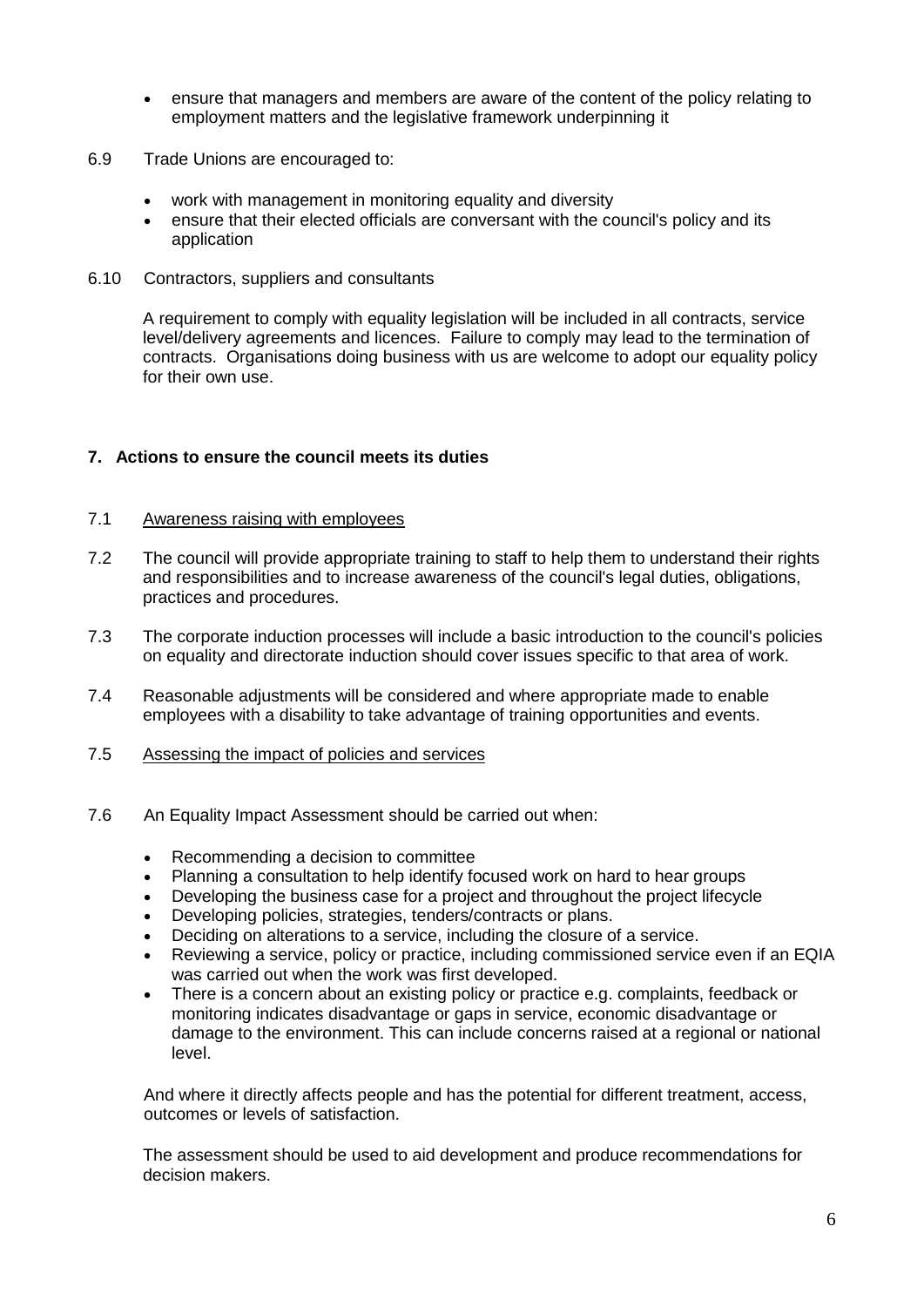- 7.7 Assessing the impact on equality helps us to understand need by looking at the effect or possible effect our work may have on different groups of people. By anticipating the consequences of our work we can make sure that, as far as possible, any negative consequences are eliminated, minimised or counterbalanced by other measures, and opportunities for promoting equality are maximised. This also improves efficiency because we can identify where to target our resources most effectively.
- 7.8 All project leaders are responsible for incorporating equality into their projects or strategies starting at the very beginning of the project and maintain this focus so that it is a continuous process. An Equality Impact Assessment Toolkit is available on the Council's intranet to assist with this work. Any project or policy team can use the this toolkit to help them assess the potential impact of their project, regardless of whether it has been identified by the directorate as requiring an assessment. The complexity of the impact assessment will vary dependent on the nature of the issue being assessed.
- 7.9 We will work to increase the number of services that involve people from diverse communities in their equality impact assessments and service planning processes.
- 7.10 Completed impact assessments will be submitted with relevant committee papers and are published on the council's website.

# 7.11 Community engagement

- 7.12 The council recognises the specialist role that the community and voluntary sector plays in tackling inequality through its strong roots in service user involvement, community engagement and social justice.
- 7.13 We will work with members of the public, diverse communities and community organisations to develop our priorities and challenge our equality performance.
- 7.14 We will ensure that all sections of the community have equal opportunity to successfully bid for council contracts and are informed about other opportunities such as asset transfer.

# 7.16 Accessible services and information

1

- 7.17 The council will consider the needs of potential and existing customers (whether internal or external) and take steps to make information as accessible and easy to read as possible. We will use plain English and follow good practice guidance on font size, contrast, typeface and use of the 'alternative format statement'.
- 7.18 When publishing content on intranet and internet sites, we will follow web-accessibility legislation<sup>3</sup> and where possible, provide information in a way that people can change the typeface and colours to suit their own needs.
- 7.19 We will provide translations, face to face or telephone interpreting, and alternative formats in line with good practice guidelines. In particular, we will provide information in a different format on request if someone is unable to access information they need in its original format (this can include providing information in large print, Easy Read words and symbols, Braille, audio, British Sign Language video and in other languages). The Council reserves the right to provide the most cost effective alternative which serves as a reasonable adjustment but does not compromise quality and professionalism.
- 7.20 The Council also has a legal duty to anticipate reasonable adjustments for disabled people and make information readily available in alternative formats where there is anticipated need.

<sup>3</sup> Public Sector Bodies (Websites and Mobile Applications) (No. 2) Accessibility Regulations 2018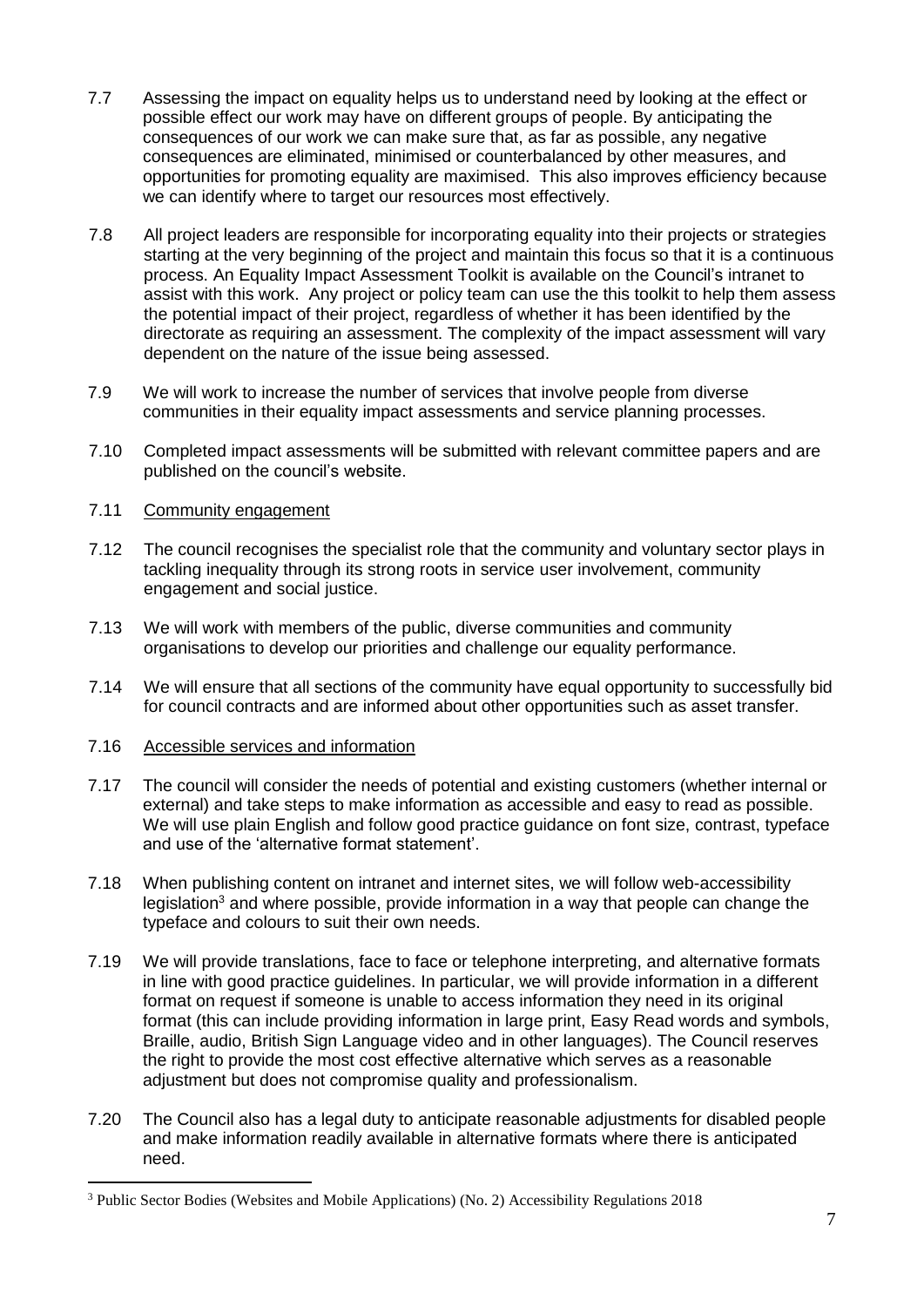7.21 When organising meetings or events we will ask if delegates have any specific requirements such as diet, access or communication support. Accessible venues will be used where possible and must be used if someone has this need. Reasonable adjustments must be made for disabled people (sometimes this can be achieved through an individual's Access to Work Funding). You may need to factor in the cost of supported transport.

## 7.22 Recruitment and selection

- 7.23 The council is committed to applying its equality policy at all stages of recruitment and selection. Short listing, interviewing and selection will always be carried out without regard to sex, gender, gender reassignment, sexual orientation, marital or civil partnership status, race, nationality, ethnic or national origins, religion or belief, age, disability, pregnancy or maternity leave or trade union membership.
- 7.24 Where a service has identified underrepresentation of a particular group with protected characteristics, the advert may include a statement to encourage applicants from such a specified group(s).
- 7.25 All disabled applicants who meet the minimum requirements of the job as set out in the job description and employee specification will be guaranteed an interview. Reasonable adjustments to the recruitment process will be made to ensure that no applicant is disadvantaged because of his/her disability.

#### 7.26 Learning and development

- 7.27 Development and training is essential to the achievement of the council's core values. Exeter City Council will treat its employees fairly and offer them the appropriate training and development, to not only help them do their current jobs but also help them develop further within their area of work.
- 7.28 Any training highlighted on an employee's Growth & Development Review Form will be included in the Service Learning & Development Plan.
- 7.29 Positive action may be taken in providing training and development to minority groups to ensure that members of the group have equal access to training and development and promotion opportunities.
- 7.30 Employees will not be denied access to training and development on any basis and in particular any reason associated with a protected characteristic.

# 7.31 Flexible working

- 7.32 The council believes that flexible working can increase employee motivation, promote worklife balance, reduce employee stress and improve performance and productivity and support equality.
- 7.33 All employees who have a minimum of 26 weeks' continuous service have the right to request flexible working and to have their request considered seriously by the council.
- 7.34 The council's flexible working arrangements may take account of religious requirements. Although there is no entitlement for a person to work particular days or hours because of religious commitments, any requests to do so will be considered positively and balanced with the needs of the service. Religious requirements for certain dress codes will also be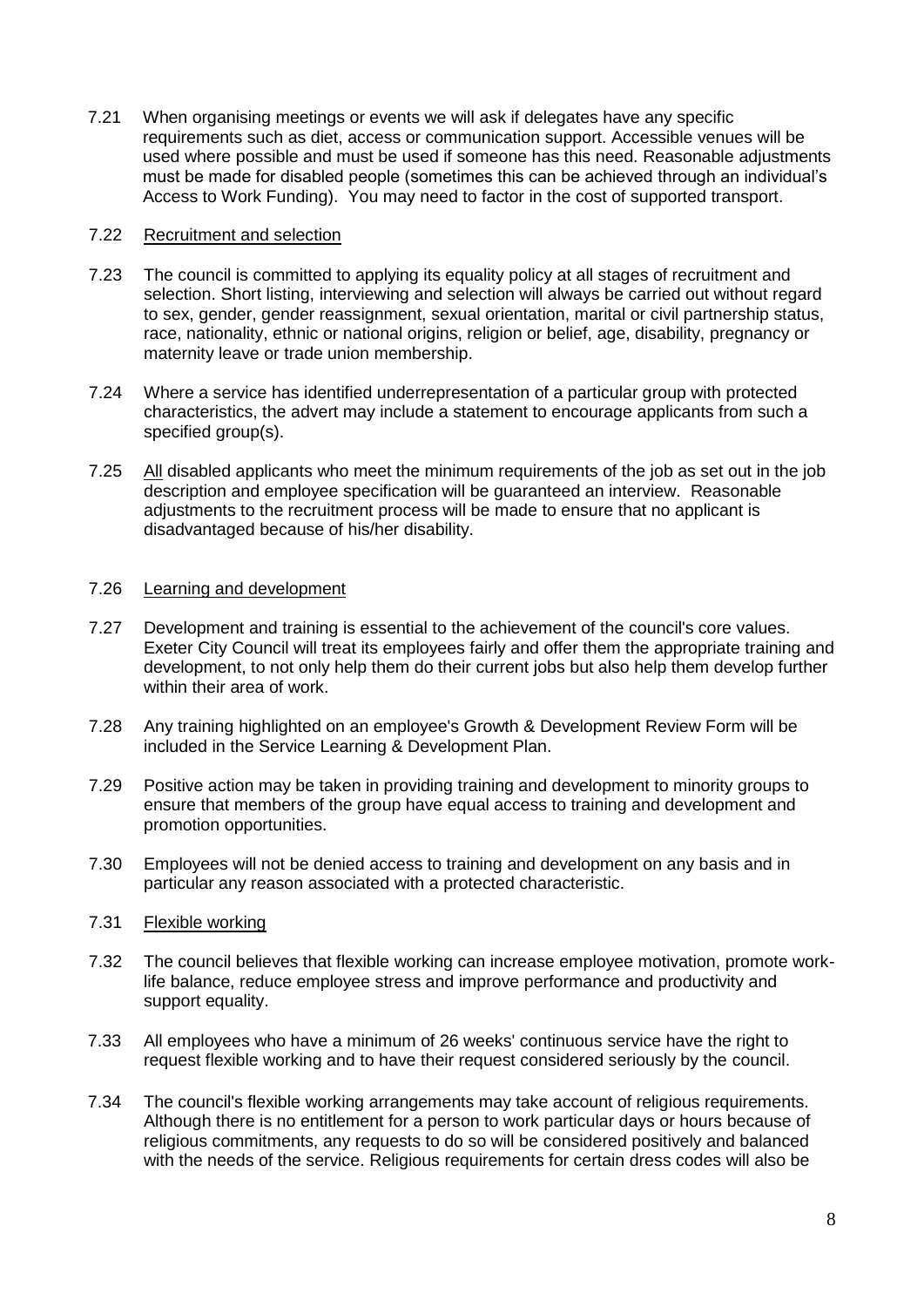considered positively and balanced with the requirements to wear a corporate uniform or Personal Protective Equipment.

- 7.35 Assisting employees who are disabled or who become disabled
- 7.36 The council will seek and consider advice with regard to reasonable adjustments to working arrangements, equipment, furniture etc to assist employees who are disabled or who, in the course of their employment, become disabled.
- 7.37 Employees who become disabled will be given opportunities to train within their present job to continue with that job or to re-train and be re-deployed to a job more suitable to their level of abilities.

#### 7.38 Equality monitoring

- 7.39 The Council recognises that equality monitoring of service delivery is essential for effective planning of the services that it provides. Monitoring can tell us which groups are using services and how satisfied they are with them. This data, in conjunction with impact assessments can then be used to highlight possible inequalities, investigate their underlying causes and remove any unfairness or disadvantage.
- 7.40 The council will ensure that the impact of its employment policies and practices are also regularly monitored so that the success of the council's aims and objectives can be measured and continuous improvements made. A report on employment equality monitoring will be made to the Strategic Management Board and to the relevant Scrutiny Committee annually.
- 7.41 Data will be obtained from the Equal Opportunities Monitoring form included with the application form and will be retained on the Resource Link System.
- 7.42 An Equality Monitoring Toolkit providing advice and guidance to staff is available on the intranet.

# 7.43 Responding to discrimination, bullying and harassment

- 7.44 Employees who feel that they are victims of discrimination should immediately draw the issue to the attention of their line manager who should, if possible, resolve the issue informally. If the issue cannot be resolved in this way a complaint should be made in accordance with the Council's Dignity at Work Policy.
- 7.45 The council's Dignity at Work Policy covers bullying and harassment of all kinds and across all protected characteristics. It makes it clear that the council believes all employees have the right to seek and hold employment without discrimination, harassment or bullying. It aims to create a working environment that is free from all harassment and intimidation.
- 7.46 Where customers believe they have been discriminated against they should be directed to the Council's complaints procedure. Such complaints will be investigated in the normal way however these will also be reported to and monitored by the Corporate Equality and Diversity Officer.
- 7.47 Customers who are council housing tenants and have been victims of harassment will be supported by their neighbourhood officer. Council housing tenants who perpetrate harassment will be challenged and are at risk of sanctions and eviction. As a landlord the city council has a specific duty not to discriminate in regard to the allocation of accommodation or in regard to subjecting its tenants to detriment. Specific procedures have been developed to ensure compliance with this requirement.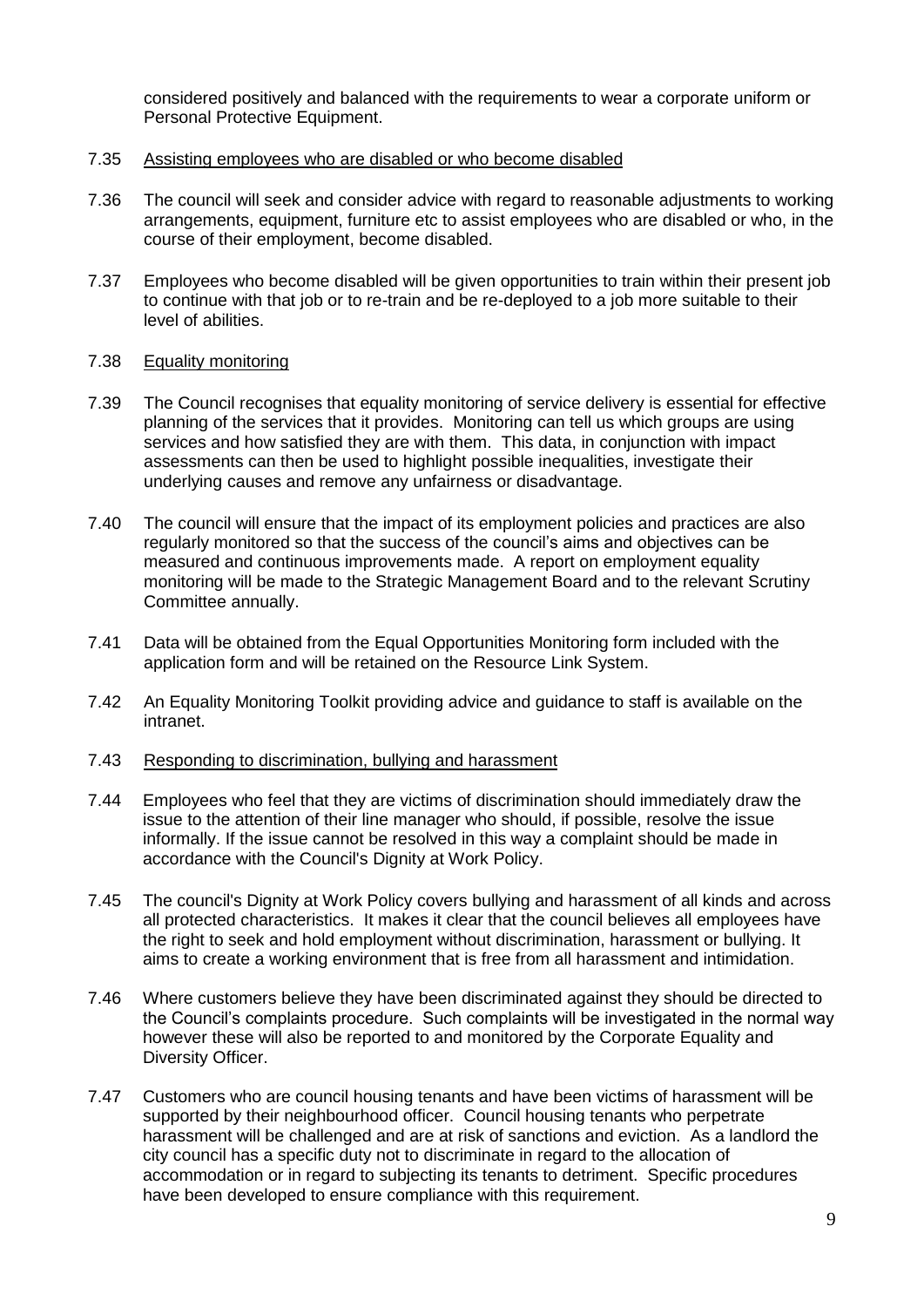- 7.48 Other customers will be offered advice and supported to report their complaint to the appropriate agency.
- 7.49 The council has signed up to the Zero Tolerance to Hate Crime pledge, led by Devon and Cornwall Police.

## 7.50 Identifying improvements

- 7.51 The council will produce an annual action plan to address gaps in work to achieve the vision. The actions contained in it will be specific, measurable, achievable, resourced and have timescales (SMART).
- 7.52 A report against this action plan will be made to the Corporate Equality and Diversity Group quarterly.

#### **8. Access Statement**

- 8.1 The Council undertakes to make reasonable adjustments/provisions to enable employees and their representatives with protected characteristics to effectively access and engage with this policy/procedure. This may include actions such as the provision of communication in a different format (e.g. brail, foreign or sign language interpreter) and ensuring accessibility of office locations and meeting rooms, and/or provision of equipment.
- 8.2 However, in order to fulfil this function, the employee must make Human Resources aware of their or their representative's access needs.

# **9. Related Policies**

- 9.1 Other policies and guidance which support this policy include:
	- Dignity at Work
	- Flexible Working Hours Scheme
	- Family Friendly policies
	- **•** Grievance Procedure
	- Complaints and Feedback Procedure
	- Unacceptable Behaviour policy
	- Safeguarding Policy and procedures
	- Accessible, Inclusive Events planning quide
	- Taxi Policy